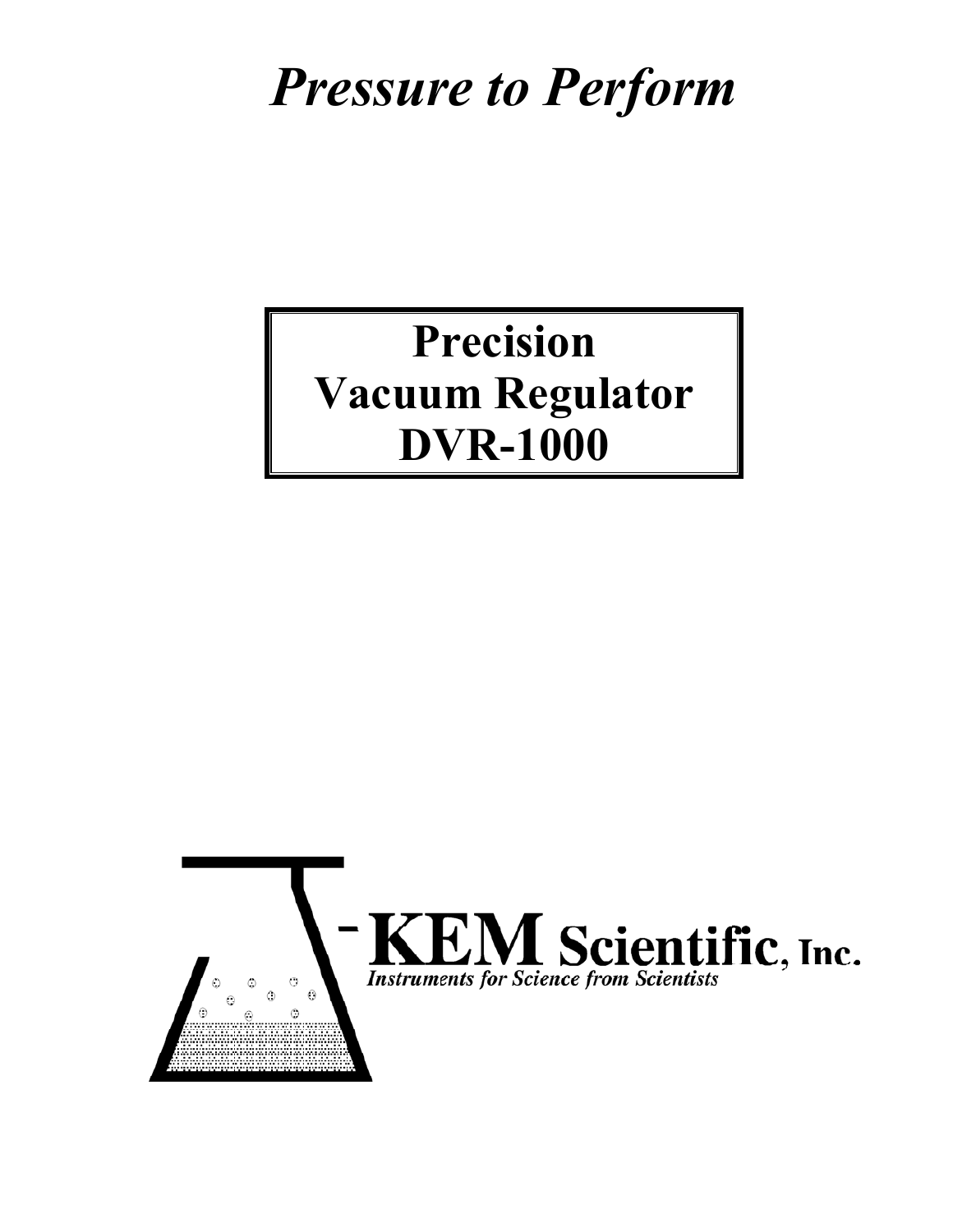# **Warranty**

J-KEM Scientific, Inc. warrants this unit to be free of defects in materials and workmanship and to give satisfactory service for a period of 12 months from date of purchase. If the unit should malfunction, it must be returned to the factory for evaluation. If the unit is found to be defective upon examination by J-KEM, it will be repaired or replaced at no charge. However, this WARRANTY is VOID if the unit shows evidence of having been tampered with or shows evidence of being damaged as a result of excessive current, heat, moisture, vibration, corrosive materials, or misuse. Components which wear or are damaged by misuse are not warranted. This includes syringes and valves

THERE ARE NO WARRANTIES EXCEPT AS STATED HEREIN. THERE ARE NO OTHER WARRANTIES, EXPRESSED OR IMPLIED, INCLUDING BUT NOT LIMITED TO THE IMPLIED WARRANTIES OF MERCHANTABILITY AND OF FITNESS FOR A PARTICULAR PURPOSE. IN NO EVENT SHALL J-KEM SCIENTIFIC, INC. BE LIABLE FOR CONSEQUENTIAL, INCIDENTAL OR SPECIAL DAMAGES. THE BUYER'S SOLE REMEDY FOR ANY BREACH OF THIS AGREEMENT BY J-KEM SCIENTIFIC, INC. OR ANY BREACH OF ANY WARRANTY BY J-KEM SCIENTIFIC, INC. SHALL NOT EXCEED THE PURCHASE PRICE PAID BY THE PURCHASER TO J-KEM SCIENTIFIC, INC. FOR THE UNIT OR UNITS OF EQUIPMENT DIRECTLY AFFECTED BY SUCH BREACH.

#### **Service**

J-KEM Scientific maintains its own service facility and technical staff to service all parts of the controller, usually in 24 hours. For service, contact:

> J-KEM Scientific, Inc. 6970 Olive Boulevard St. Louis, MO 63130 (314) 863-5536 FAX (314) 863-6070 Web site: http://www.jkem.com E-Mail: jkem911@jkem.com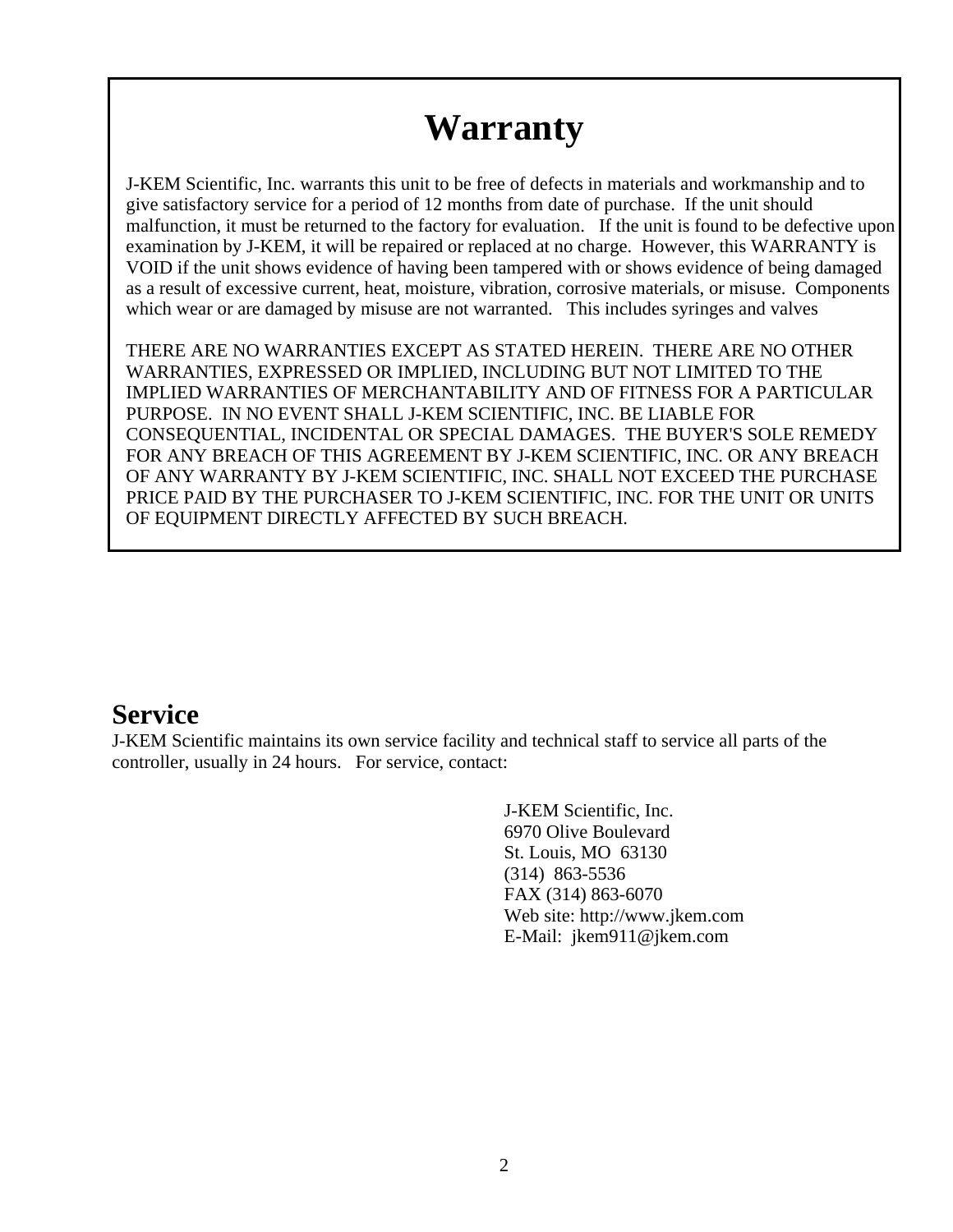

**J-KEM® Scientific, Inc.**  6970 Olive Blvd. St. Louis, MO 63130 (314) 863-5536 Fax (314) 863-6070 E-Mail: jkem911@jkem.com

# *Infinity Vacuum Regulator*

# *Here's an offer you can't refuse*

#### **Your Infinity Controller is not a static instrument.**

J-KEM's strives is to make the finest instruments available to the research community. We understand that research continuously changes, as a result this instrument is designed to allow customized upgrades to its software simply and in your own lab. Your controller is designed to take advantage of a new memory technology that allows software (containing new or modified program features) to be uploaded directly to the controller's memory via e-mail. Upgradeable programming allows the controller to change as the requirements of your research change.

*If you want the program to work a different way, or if you need a new feature added to the program, call us!! We're ready to work with you.*

Robert Elliote

President

## **Index**

| <b>Section</b>                                                                                       | Page |
|------------------------------------------------------------------------------------------------------|------|
|                                                                                                      |      |
| <b>Program Setup</b> $\dots \dots \dots \dots \dots \dots \dots \dots \dots \dots \dots \dots \dots$ |      |
|                                                                                                      |      |
|                                                                                                      |      |
|                                                                                                      |      |
|                                                                                                      |      |
|                                                                                                      |      |
|                                                                                                      |      |
|                                                                                                      |      |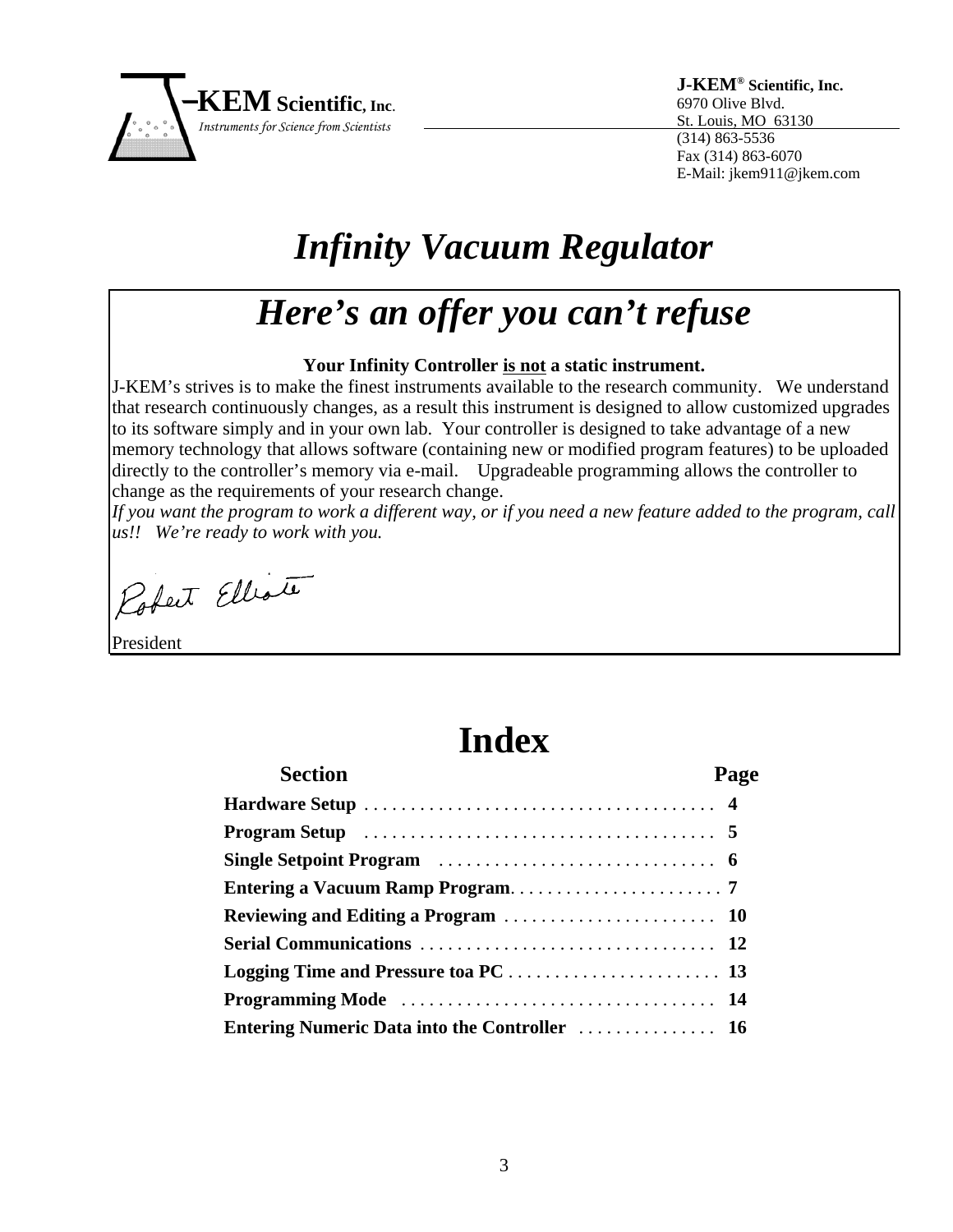## **Controller Overview**

The Infinity Digital Vacuum Regulator controls the vacuum in an attached instrument at a user entered setpoint pressure or according to a user entered pressure ramp. Options available for the Infinity vacuum regulator include:

Analog inputs to read temperature, pH or other input signals. Two valve configuration, vacuum and back-fill valves. User configurable analog or digital outputs. User configurable alarms. Custom Requests.

#### **Hardware Setup**



**NOTE:** The pressure proportioning valve is extraordinarily sensitive to contaminates that cause the valve to stick. A high efficiency trap must be placed between the proportioning valve and the reaction system to protect the valve. Proportioning valves are not warranted against failure.

- 1. Connect the outlet of the vacuum proportioning valve to the vacuum source. The vacuum valve will be one of two types. It will either have a silver coil on top of a silver body (PSV2 - PSV5 valves), or a silver coil on top of a black body (PSV6 valve). If the valve has a silver body, note that the cylindrical portion of the valve is offset from the square body of the valve, connect the fitting closest to the cylinder to the vacuum source. Connect the other fitting to the outlet of a dry ice trap. If the valve has a black body, connect the port labeled "OUT" to the vacuum source and the port labeled "IN" to the dry ice trap.
- 2. Plug the proportioning valves gray cord into the electrical connector on the back of the Infinity computer regulator. Make sure the cable locks into position.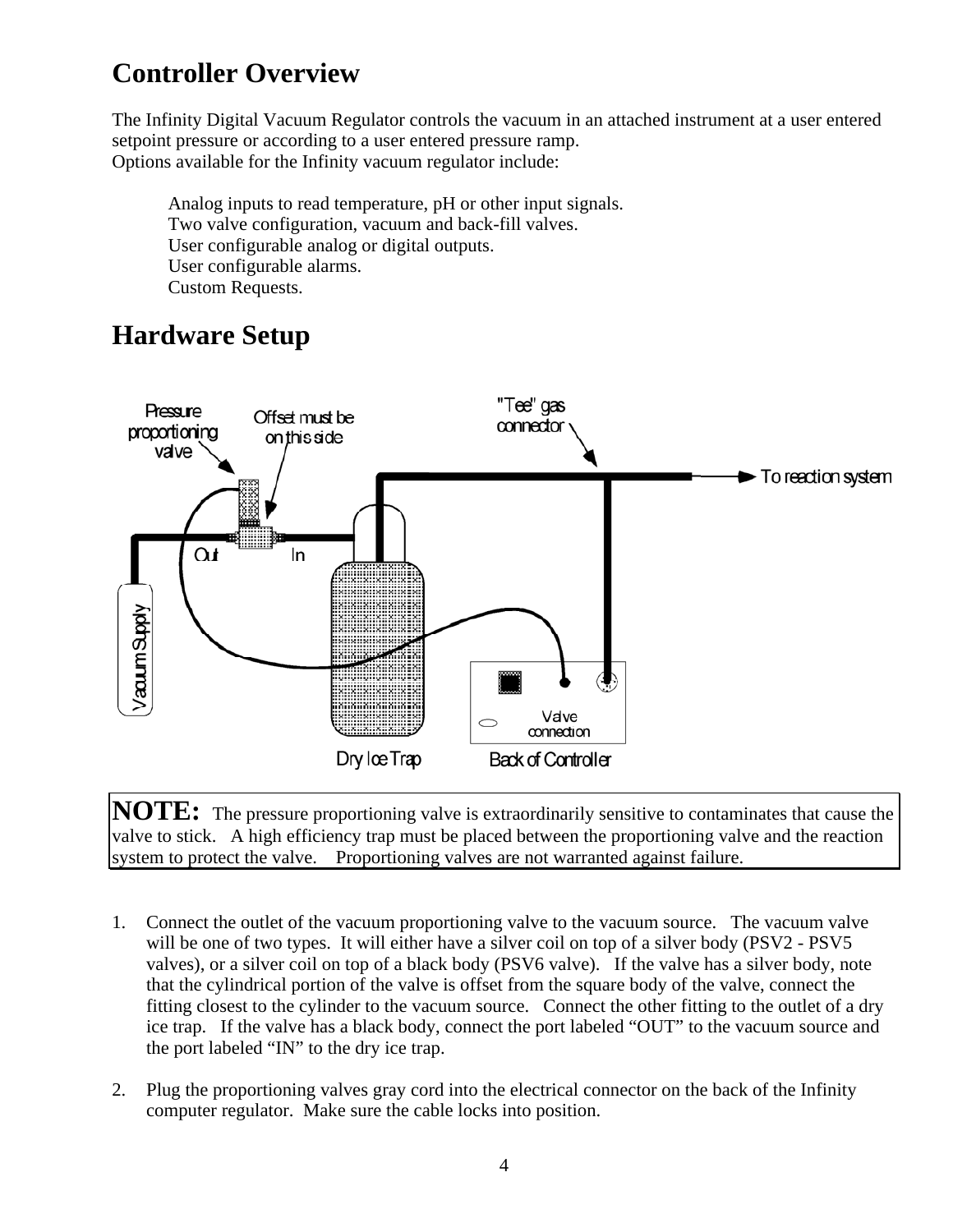3. Connect the vacuum sensing inlet on the back of the Infinity controller (a threaded or Swagelok fitting) to a Tee connector between the inlet of the trap and the piece of equipment that pressure is being regulated in. Wide bore tubing should be used to make all pressure connections. The length of tubing between the Infinity controller's vacuum sensing inlet and the reactor under vacuum should be kept to a minimum (no longer than 6 feet, but under 3 feet will yield more accurate results).

#### **Program Setup**

This program allows the regulation of vacuum in an attached reactor at either a single user entered pressure or according to a user entered pressure ramp.

Turn power to the regulator on, following an introductory message this screen appears. (To select Yes, press the '2' key, to select No, press the '5' key).

| Log Data to PC? |    |  |
|-----------------|----|--|
| Yes             | No |  |

If you want to log time and pressure data to a remote PC select "Yes" and read the section titled , Data Logging Using HyperTerminal, otherwise select "No". The next screen to appear is the controller's default run-time screen, shown here:

| Ready                   |  |
|-------------------------|--|
| $SP = 760.0$ PV = 748.2 |  |

This screen indicates that the controller is "Ready" to take a command, that the current setpoint [SP] (i.e., the desired pressure) is at 760.0 mmHg and, that the current process value [PV] (i.e., the pressure inside the piece of attached equipment) is at 748.2 mmHg. NOTE: Process pressure are always read as absolute pressures.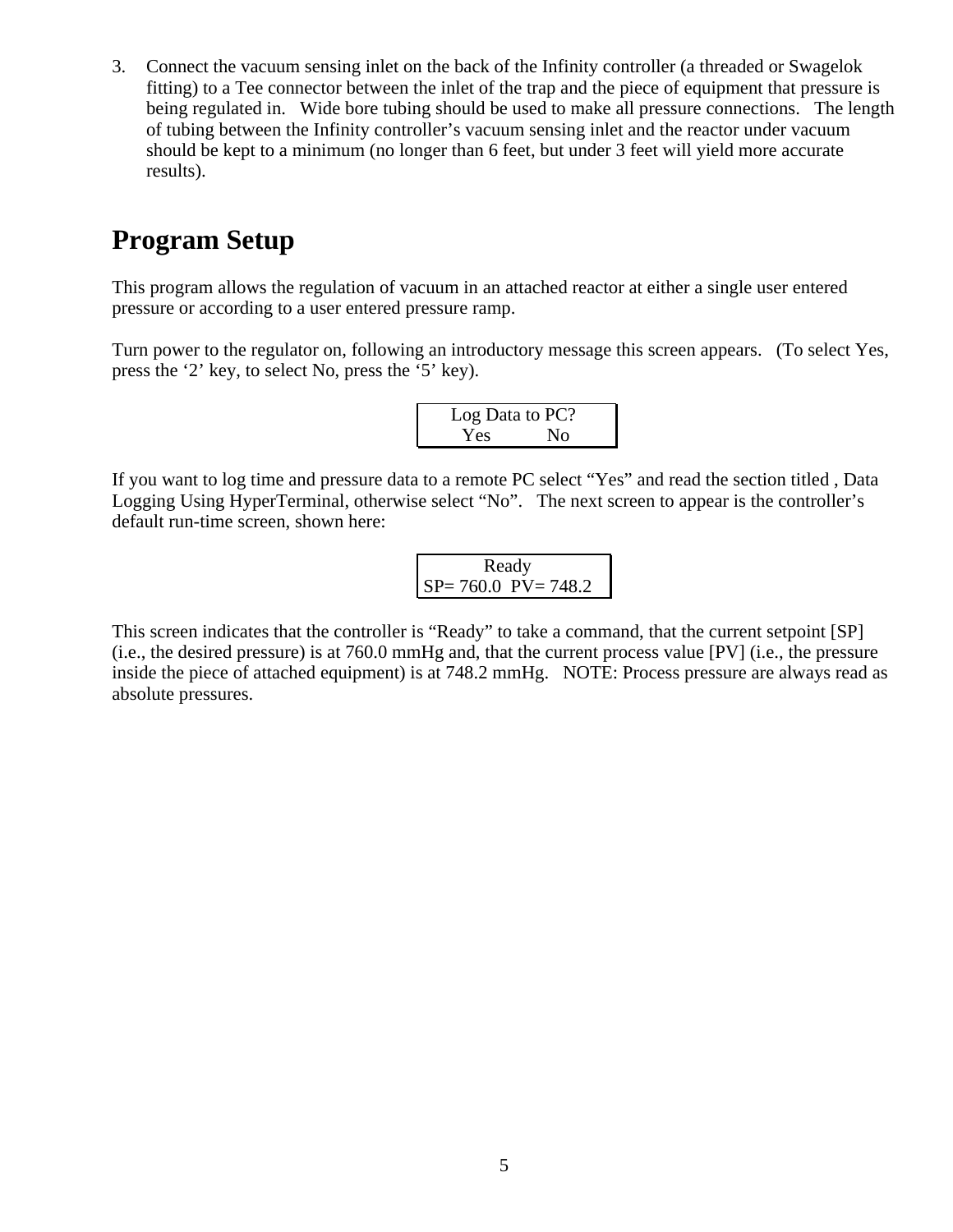#### **Single Setpoint Program**

A single setpoint program allows the user to enter a specific pressure to evacuate the reactor to. When a single setpoint is entered the controller adjusts the system pressure to equal the setpoint pressure. Single setpoint pressures are entered by pressing the "SP" (1) key. The following keys are active during a single setpoint program and have the following meanings.

| <b>Key</b>              | <b>Controller Display</b>                                    | <b>Comment</b>                                                                                                                    |
|-------------------------|--------------------------------------------------------------|-----------------------------------------------------------------------------------------------------------------------------------|
| <b>SP</b>               | Enter SETPOINT in                                            | Enter the desired setpoint in units of mmHg. For example,                                                                         |
| 1                       | mmHg:                                                        | enter a pressure of 200.3mmHg. Setpoints are entered as                                                                           |
|                         |                                                              | floating point numbers. The section below describes how to                                                                        |
|                         |                                                              | use the controller's keypad to enter a floating point number.                                                                     |
|                         | Manual SP                                                    | When entered, the display of the controller changes to that at                                                                    |
|                         | $SP = 200.3$ $PV = ****.*$                                   | the left to indicate the newly entered setpoint.                                                                                  |
|                         | <b>Floating Point Numbers</b>                                | A pressure of 200.3 is entered with the following key presses.                                                                    |
|                         |                                                              | Ramp <b>Take</b> Take Enter SP <sup>4</sup> Enter<br>$\overline{2}$<br>0<br>0<br>3.                                               |
|                         | Several of the controller's screens require                  | on the J-KEM<br>Press l                                                                                                           |
|                         | entering a floating point number,                            | Enter                                                                                                                             |
|                         | for example 200.3                                            | controller [Note: the l<br>key is both the decimal point and                                                                      |
|                         |                                                              | Enter<br>$\perp$ is pressed a decimal point<br>the Enter key. The first time                                                      |
|                         |                                                              | Enter                                                                                                                             |
|                         |                                                              | is entered, the second time $\boxed{\phantom{a}}$ is pressed the newly keyed                                                      |
|                         |                                                              | value is "entered" into the controller's memory.                                                                                  |
|                         |                                                              | If a mistake is made during data entry, the incorrect value can                                                                   |
|                         |                                                              | Reset                                                                                                                             |
|                         |                                                              | Del<br>be deleted one digit at a time by pressing the<br>key. A                                                                   |
|                         |                                                              | Enter                                                                                                                             |
|                         |                                                              | $\mathbf{\cdot}$ key the<br>mistake must be corrected BEFORE pressing the $\mathsf{\mathsf{L}}$                                   |
|                         |                                                              | second time to enter the number.                                                                                                  |
| Ramp                    | Pressing this key starts a pressure ramp                     |                                                                                                                                   |
| $\boldsymbol{2}$        | program which is detailed in the next section.               |                                                                                                                                   |
|                         | Manual SP<br>$SP = 201.3$ $PV = ****.*$                      | Pressing this key causes the setpoint to increase by 1 mmHg                                                                       |
| SPT                     |                                                              | each time the key is pressed.                                                                                                     |
| 3                       |                                                              |                                                                                                                                   |
|                         | Manual SP<br>$SP = 199.3$ $PV = ****.*$                      | Pressing this key causes the setpoint to decrease by 1 mmHg                                                                       |
| SPV                     |                                                              | each time the key is pressed.                                                                                                     |
| $\overline{\mathbf{4}}$ |                                                              |                                                                                                                                   |
| Pause<br>5              | Pauses the evacuation of the attached piece of<br>equipment. | The Pause key reads the current system pressure and enters<br>that pressure as a <i>temporary</i> setpoint pressure which has the |
|                         |                                                              | effect of stopping the systems evacuation. Pressing the pause                                                                     |
|                         |                                                              | key a second time restores the original setpoint and continues                                                                    |
|                         |                                                              | the evacuation.                                                                                                                   |
|                         |                                                              | The pause key is useful to control foaming or bumping of                                                                          |
|                         |                                                              | liquids that can occur when being placed under reduced                                                                            |
|                         |                                                              | pressures.                                                                                                                        |
| <b>Close</b>            | Ready                                                        | Closes the vacuum valve and sets the setpoint pressure to                                                                         |
| 6                       | $SP = 760.0$ $PV = ****.*$                                   | 760.0. The controller is set to its beginning "Ready" state.                                                                      |
| Open                    | Ready                                                        | Opens the vacuum valve to its full open state and sets the                                                                        |
| $\overline{7}$          | $SP = 0.0$ $PV = ****.*$                                     | setpoint to 0.0                                                                                                                   |
| <b>Reset</b>            | Ready                                                        | Pressing the "Reset" key resets the controller to its beginning                                                                   |
|                         | $SP = 760.0$ $PV = ****.*$                                   | "Ready state".                                                                                                                    |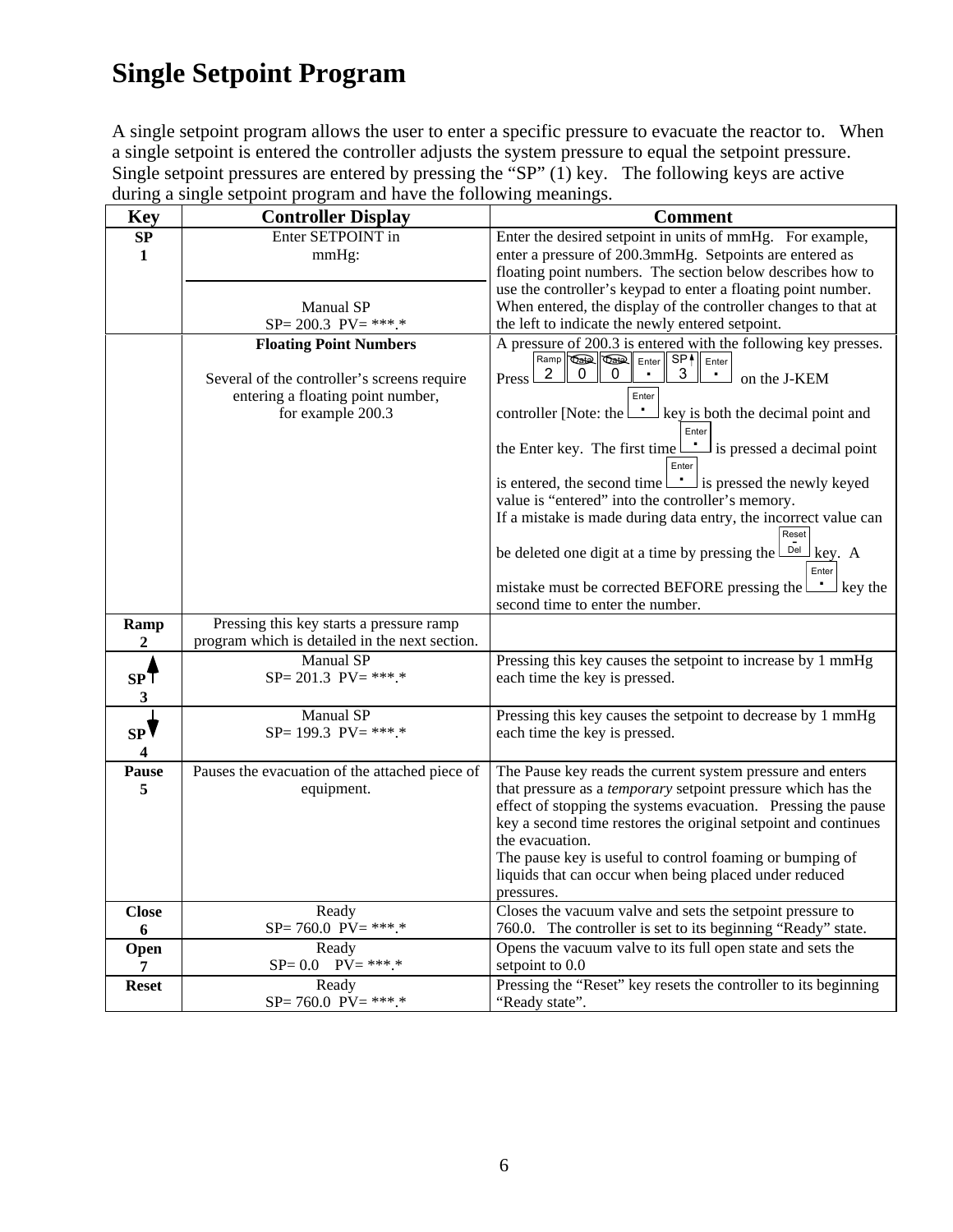### **Entering a Vacuum Ramp Program**

The Infinity controller provides the option of entering a new vacuum ramp program, repeating the last program run, or recalling any of three programs previously stored in memory.

| <b>Key</b> | <b>Controller Display</b>  | <b>Comment</b>                                                                                                                                                                                                  |
|------------|----------------------------|-----------------------------------------------------------------------------------------------------------------------------------------------------------------------------------------------------------------|
| Ramp       | Options: Load NEW(1)       | Pressing the Ramp key on the controller's keypad causes the                                                                                                                                                     |
|            | Do Last $(2)$ Recall $(3)$ | controller to prompt the user to press the '1' key to enter a<br>new ramp program, press the '2' key to re-run the last used<br>ramp program, or press the '3' key to load a previously stored<br>ramp program. |
|            |                            |                                                                                                                                                                                                                 |

If you elect to enter a NEW ramp program, see the example of how to enter this program below.

Pressing the '2' key repeats the last ramp program run. The controller always retains in memory the last ramp program it ran. This program is retained in memory even if power to the controller is turned off and whether it's saved or not. Pressing the '2' key reloads this program for use. This is useful when the same program is repeatedly run.

If you elect to recall a previously stored ramp program, the controller prompts for the program number (1-3) to recall.

After any choice, the controller presents the option of reviewing the program (see later).

#### **Entering a New Vacuum Ramp Program**

A vacuum program consists of discrete steps and has the general profile of the programs below.



To demonstrate how the controller works, the program above is entered as an example.

| <b>Controller Screen</b> | <b>Explanation</b>                                                             | <b>Constructed Program</b> |
|--------------------------|--------------------------------------------------------------------------------|----------------------------|
| <b>Step 1 Starting</b>   | Enter the starting pressure for Step 1.                                        |                            |
| $Setpoint[mmHg] =$       |                                                                                |                            |
|                          | For example, enter a starting pressure of                                      |                            |
|                          | 700mmHg by pressing:<br>Open   Tata   Tata   Enter   Tata   Enter<br>on the J- | Step<br>starting pressure  |
|                          | Enter<br>KEM controller [Note: the $\Box$ key is                               |                            |
|                          | also the decimal point key.                                                    |                            |
| <b>Editor's Note:</b>    | If you make a mistake during data                                              |                            |
|                          | entry, the incorrect value can be deleted                                      |                            |
|                          | Reset<br>one digit at a time by pressing the $\Box$                            |                            |
|                          | key. You must correct your mistake                                             |                            |
|                          | Enter<br>BEFORE pressing the<br>key.                                           |                            |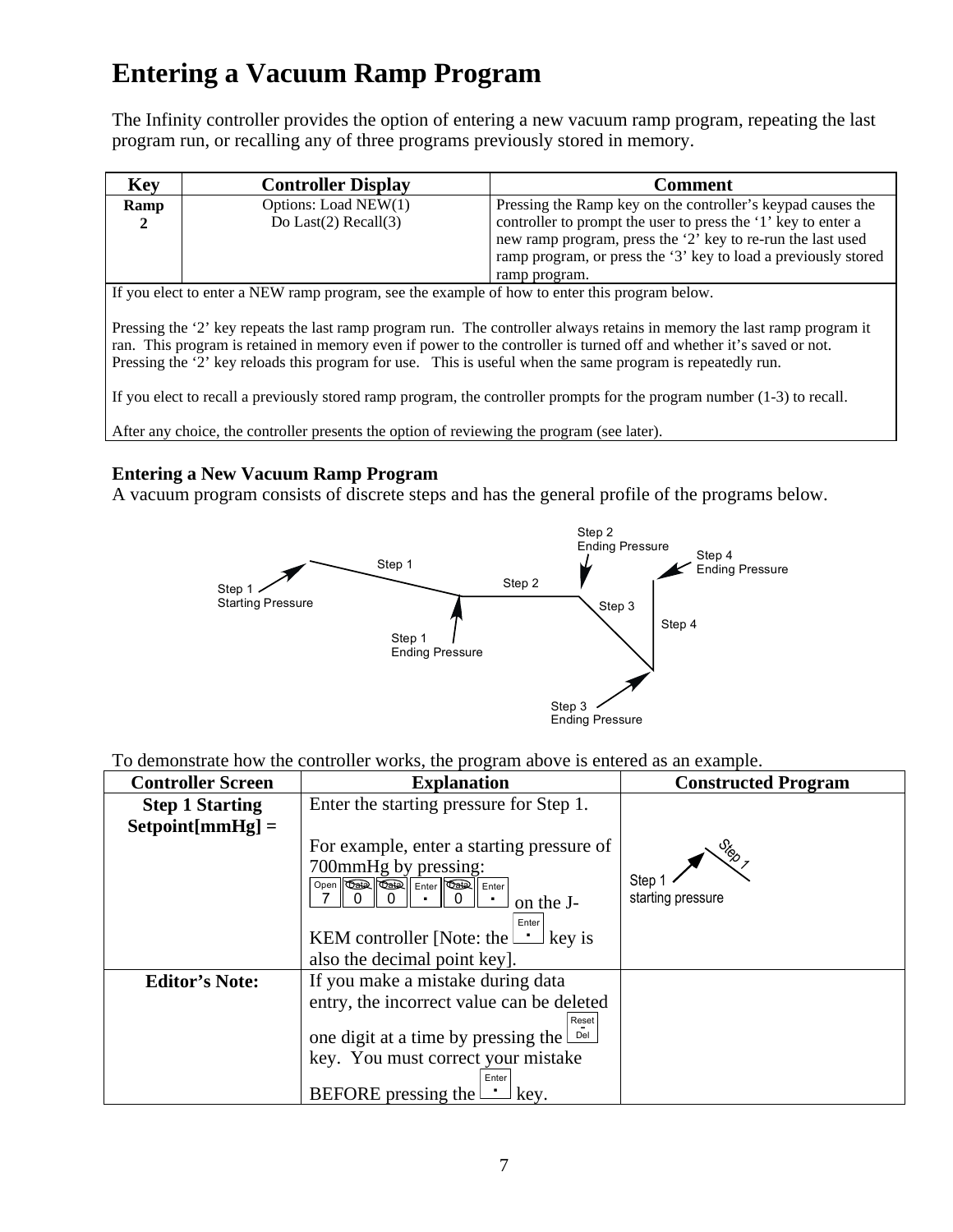| <b>Step 1 Duration:</b><br>00:00:00    | Enter the length of time for step 1 to go<br>from the starting pressure of 700mm to<br>the ending pressure of 600mm. For<br>example, enter a time of 1hr 30 min by<br>SP ∥SP∤<br><b>Tata</b><br>Enter                                                                                                                                             | Step                                                           |
|----------------------------------------|---------------------------------------------------------------------------------------------------------------------------------------------------------------------------------------------------------------------------------------------------------------------------------------------------------------------------------------------------|----------------------------------------------------------------|
|                                        | pressing:<br>Note:<br>there is no need to enter the extra<br>"zero's" in the time display, as soon as<br>the time you want is displayed, you can<br>hit ENTER.                                                                                                                                                                                    | duration = $01:30:00$                                          |
| <b>Step 1 Ending</b><br>Pressure[psi]: | Enter an ending pressure of 600mmHg<br>$Close$ $\boxed{\text{Case}}$<br><b>Tata</b> Enter<br>$\parallel$ Enter<br>6<br>0<br>$\Omega$<br>by pressing:                                                                                                                                                                                              | Step 1<br>Ending pressure                                      |
| <b>Step 2 Duration:</b><br>00:00:00    | Enter the length of step 2 as 45 minutes<br><b>TORR SP Pause Enter</b><br>5<br>by pressing:                                                                                                                                                                                                                                                       | Step 2<br>Step 2<br>duration = $00:45:00$                      |
| <b>Step 2 Ending</b><br>Pressure[psi]: | There's no reason to enter a "starting<br>pressure" for step 2 because the starting<br>pressure for step 2 is automatically set<br>to the "ending pressure" of step 1.<br>Since step 2 is a "hold" step, enter an<br>ending pressure of 600mHg by<br><b>TOOR TOOR !!</b><br>Close<br><b>TOBRA</b> Enter<br>Enter<br>6<br>0<br>0<br>0<br>pressing: | Step 2<br>Step 2<br>Ending pressure                            |
| <b>Step 3 Duration:</b><br>00:00:00    | Enter a duration of 55 minutes by<br><b>The Table Pause Pause</b><br>Enter<br>5<br>pressing:                                                                                                                                                                                                                                                      | Step 1<br>Step 2<br>Step 3<br>Step 3<br>Duration               |
| <b>Step 3 Ending</b><br>Pressure[psi]: | Enter an ending pressure of 100.0<br>mmHg by pressing:<br>$\overline{\text{SP}}$<br><b>TOOK TOOK</b><br><b>TOBR</b> Enter<br>   Enter                                                                                                                                                                                                             | Step 1<br>Step 2<br>Step 3<br>Step 3<br><b>Ending Pressure</b> |
| <b>Step 4 Duration:</b><br>00:00:01    | Enter a step length for step 4 of 1<br>second by pressing:<br>Enter<br>0<br>0<br>$\mathbf{0}$<br>0<br>0                                                                                                                                                                                                                                           | Step 4<br>Duration<br>Step 4                                   |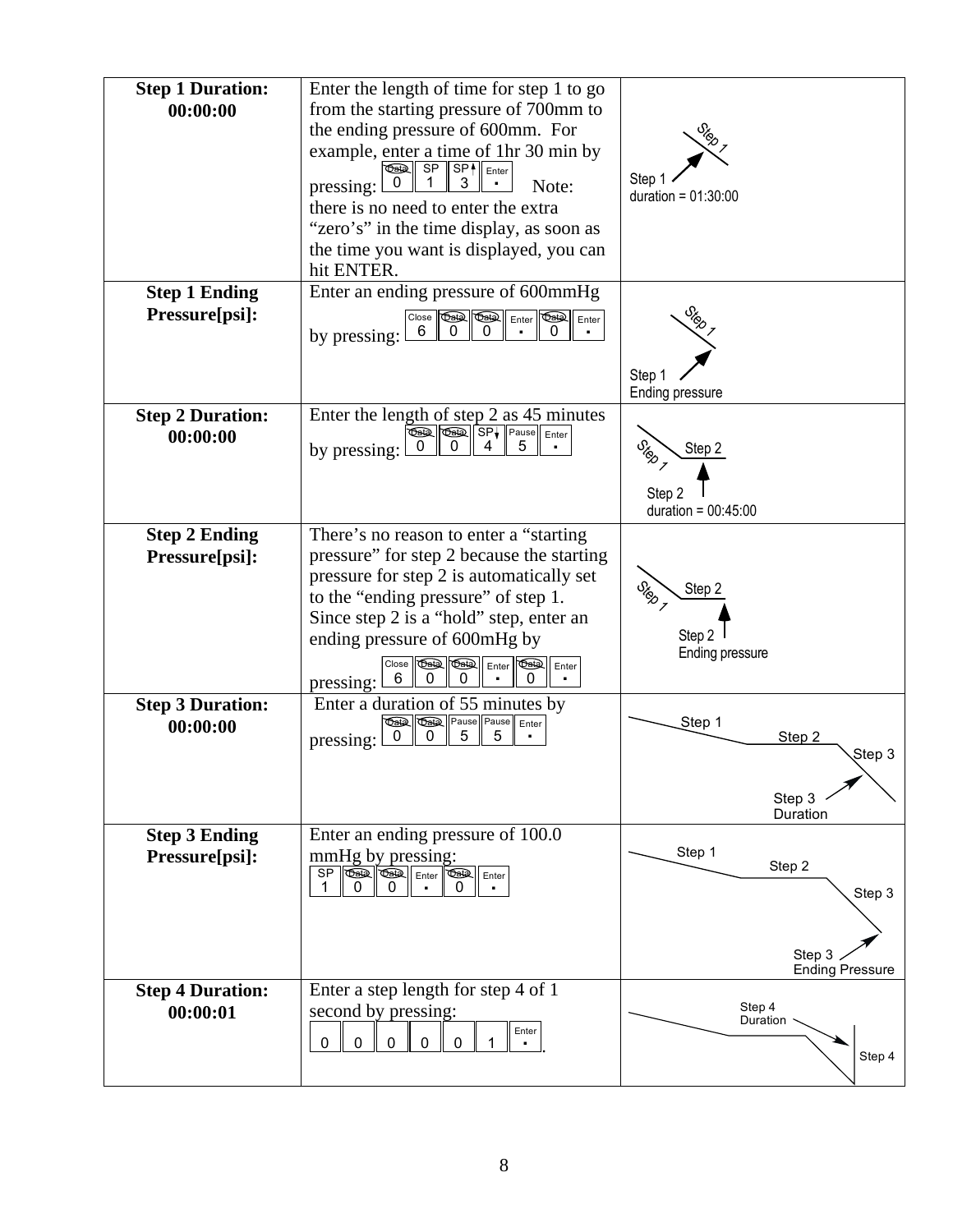| <b>Step 4 Ending</b><br>Pressure[psi]: | Enter an ending pressure of 700 mmHg<br>for step 4 by pressing:<br>Open TO BR TO BR Enter TO BR Enter                                                                                                | Step 4<br><b>Ending Pressure</b><br>Step 4 |
|----------------------------------------|------------------------------------------------------------------------------------------------------------------------------------------------------------------------------------------------------|--------------------------------------------|
| <b>Step 5 Duration:</b><br>00:00:00    | Entering a step time of $\theta$ terminates<br>data entry. At the end of a ramp<br>program, the controllers setpoint<br>pressure is set to the last entered<br>pressure and stays there indefinitely |                                            |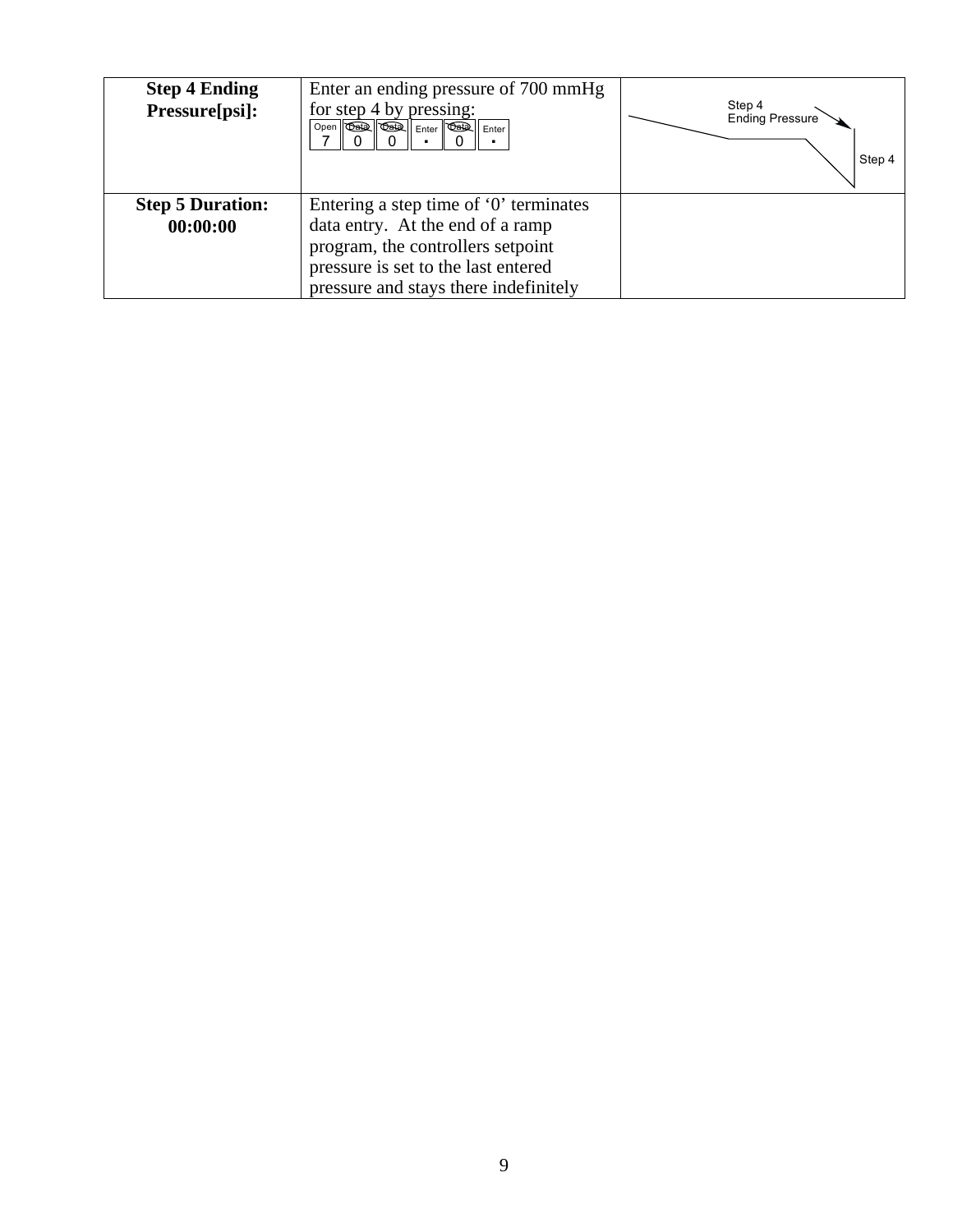### **Reviewing & Editing a Program**

In edit mode you review the active program and change, or add, any steps in the program. For example, here's the program just entered

|        | <b>Starting Setpoint</b> | 700mmHg       |                             |
|--------|--------------------------|---------------|-----------------------------|
| Step 1 | Duration                 | 01:30:00      |                             |
| Step 1 | <b>Ending Pressure</b>   | $600$ mm $Hg$ |                             |
| Step 2 | Duration                 | 00:45:00      |                             |
| Step 2 | <b>Ending Pressure</b>   | $600$ mm $Hg$ |                             |
| Step 3 | Duration                 | 00:55:00      |                             |
| Step 3 | <b>Ending Pressure</b>   | 100mmHg       |                             |
| Step 4 | Duration                 | 00:00:01      |                             |
| Step 4 | <b>Ending Pressure</b>   | 700mmHg       | <b>Termination</b> pressure |

Suppose you wanted to change the duration of step 3 from 55 minutes to 30 minutes and the ending setpoint in step 4 from 700mmHg to 550mmHg. The key sequences below would make these changes.

| <b>Screen Display</b>           | <b>Response</b>                                                                                                                                                                                                                                        |  |  |
|---------------------------------|--------------------------------------------------------------------------------------------------------------------------------------------------------------------------------------------------------------------------------------------------------|--|--|
| Starting Setpoint = $700$ mmHg  | Enter<br>Correct value. Press the $\Box$ key to accept.                                                                                                                                                                                                |  |  |
| Step 1 Duration: 01:30:00       | Enter<br>Press the $\Box$ key to accept.<br>Correct value.                                                                                                                                                                                             |  |  |
| Step 1 Ending Pressure: 600mmHg | Enter<br>Correct value.<br>Press the L<br><b>COLL</b><br>key to accept.                                                                                                                                                                                |  |  |
| Step 2 Duration: $00:45:00$     | Enter<br>Press the $\Box$ key to accept.<br>Correct value.                                                                                                                                                                                             |  |  |
| Step 2 Ending Pressure: 600mmHg | Enter<br>Press the $\Box$ key to accept.<br>Correct value.                                                                                                                                                                                             |  |  |
| Step 3 Duration: 00:55:00       | Reset<br>To change this value from 55 to 30 minutes, press the $\lfloor \frac{D\omega}{L} \rfloor$ key.<br>This deletes the old value and places the controller in edit mode.<br>Enter<br>Enter the new time of 30 minutes by pressing:                |  |  |
| Step 3 Ending Pressure: 100mmHg | Enter<br>Correct value. Press the $\Box$ key to accept.                                                                                                                                                                                                |  |  |
| Step 4 Duration: 00:00:01       | Enter<br>Press the $\Box$ key to accept.<br>Correct value.                                                                                                                                                                                             |  |  |
| Step 4 Ending Pressure: 700mmHg | Reset<br>To change this value from 700 to 550mmHg, press the $\Box$ ed key.<br>This deletes the old value and places the controller in edit mode.<br>Pause Pause Gall Enter<br><b>TOBR</b> Enter<br>5<br>5<br>0<br>Enter the new pressure by pressing: |  |  |
| End of Program                  | To accept this as the end of the program, press the Enter key.                                                                                                                                                                                         |  |  |
| [Reset= 'Add steps']            | To add an additional step (Step 5) press the Reset key.                                                                                                                                                                                                |  |  |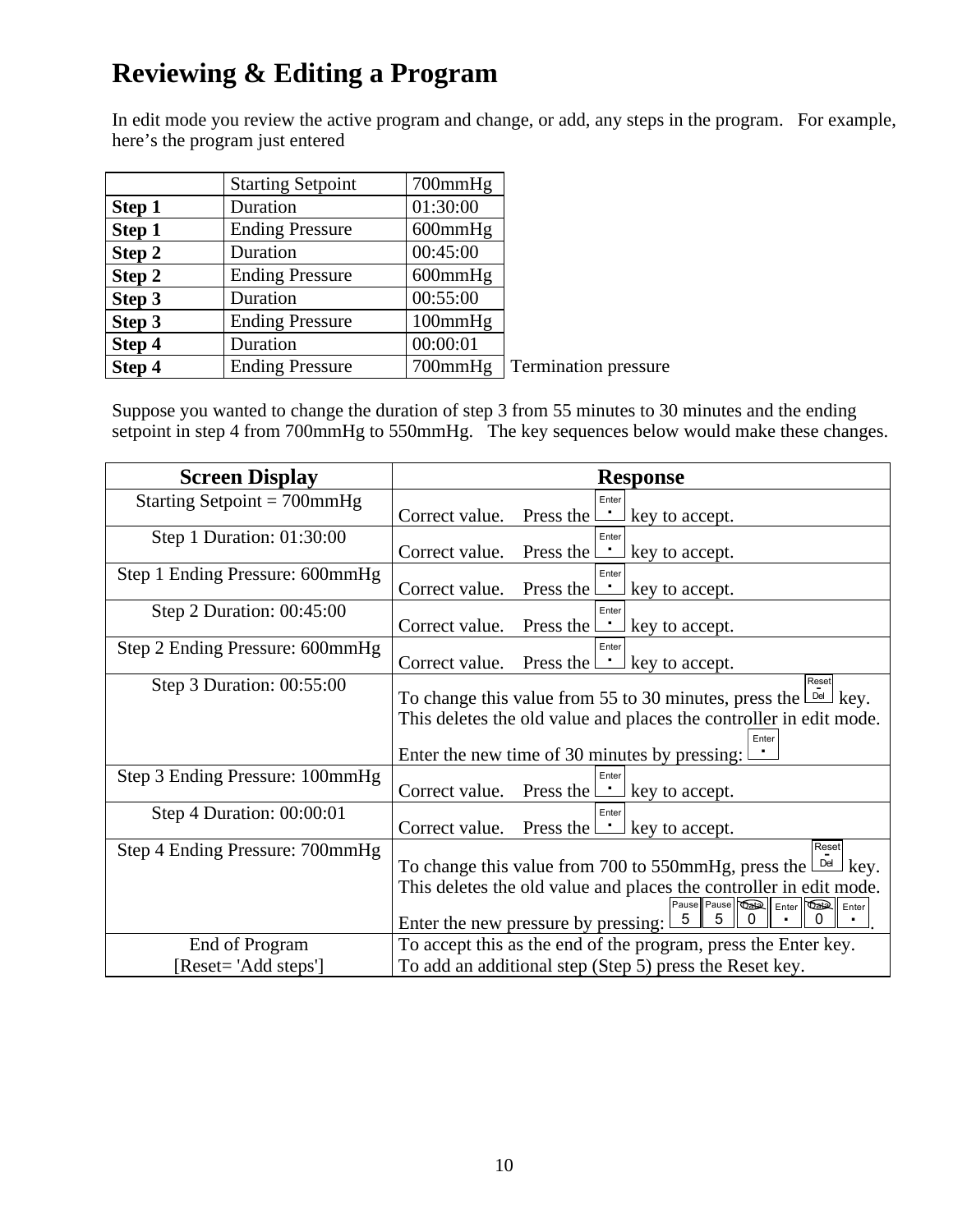The following keys are active during a pressure ramp program and have the following meanings.

| <b>Key</b>        | <b>Controller Display</b>               | <b>Comment</b>                                                                                                                                              |
|-------------------|-----------------------------------------|-------------------------------------------------------------------------------------------------------------------------------------------------------------|
| <b>Pause</b><br>5 | PAUSED 00:45:00<br>$SP = ---$ PV= ***.* | Causes an active ramp program to Pause. The paused state of<br>the program is released by pressing the Pause button a second<br>time.                       |
| <b>Close</b><br>6 | Ready<br>$SP = 760.0$ $PV = ***$        | Closes the vacuum valve and set the setpoint pressure to<br>760.0. The ramp program is aborted and the controller is set<br>to its beginning "Ready" state. |
| <b>Open</b>       | Ready<br>$SP = 0.0$ $PV = ***.*$        | Opens the vacuum valve to its full open state and sets the<br>setpoint to 0.0. An active ramp program is aborted.                                           |
| <b>Reset</b>      | Ready<br>$SP = 760.0$ $PV = ****.*$     | Pressing the "Reset" key resets the controller to its beginning<br>"Ready state".                                                                           |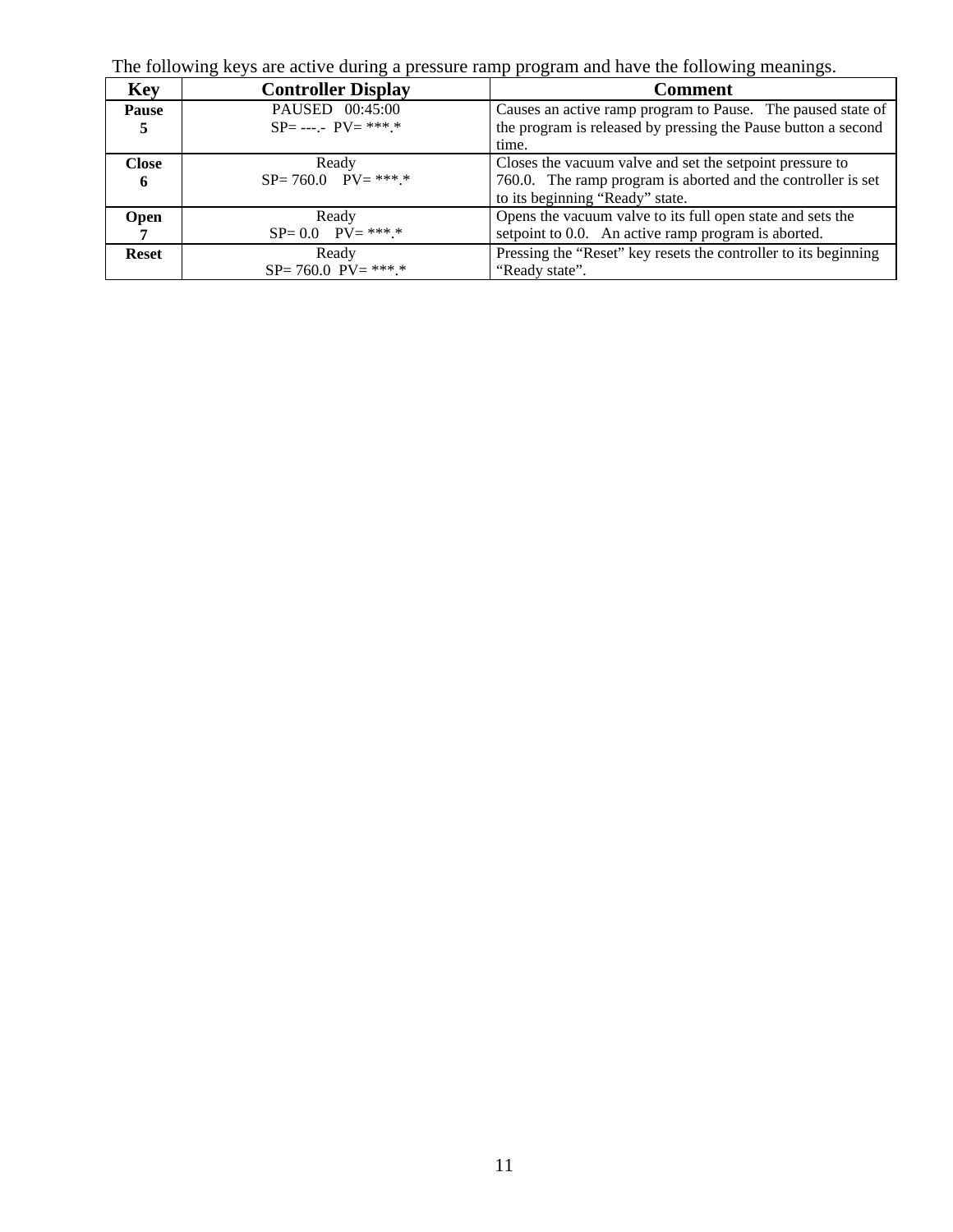## **Serial Communications**

#### **Overview:**

The DVR-1000 communicates via a standard 9-pin connector using an RS232 protocol. This allows communication with the controller using a standard PC comm port.

The regulator sends and receives ASCII string commands. There are 3 regulator commands of the general form:

COMMAND{optional value}TERMINATING CHARACTER

Commands are case sensitive. The terminating character is '\r' or 0x0D (i.e., carriage return). The regulator responds to a valid serial command by echoing the command and appending the characters 'OK' to the command string (see later). The response occurs AFTER the command is executed, so monitoring for the regulator's response is an excellent way of knowing when the regulator is ready to receive another command. The reply to an improperly formatted or invalid command is "ERROROK\r".

|                | <b>Host Command</b> | <b>SPS Regulator Response</b>                  | <b>Comments</b>                                                                                                                                                                                                                                                                                                                                                                                                                                                                                                                                                                                                                                                                                                                                                                                                                                                                                                                                                           |
|----------------|---------------------|------------------------------------------------|---------------------------------------------------------------------------------------------------------------------------------------------------------------------------------------------------------------------------------------------------------------------------------------------------------------------------------------------------------------------------------------------------------------------------------------------------------------------------------------------------------------------------------------------------------------------------------------------------------------------------------------------------------------------------------------------------------------------------------------------------------------------------------------------------------------------------------------------------------------------------------------------------------------------------------------------------------------------------|
| $\mathbf{1}$   | $S125.0\text{r}$    | $S125.0OK\$ r                                  | Set the controllers setpoint to 125.0 mmHg                                                                                                                                                                                                                                                                                                                                                                                                                                                                                                                                                                                                                                                                                                                                                                                                                                                                                                                                |
| $\overline{2}$ | $P\backslash r$     | P324.8OK\r                                     | Query actual reactor pressure. Pressure is at<br>324.8 mmHg.                                                                                                                                                                                                                                                                                                                                                                                                                                                                                                                                                                                                                                                                                                                                                                                                                                                                                                              |
| 3              | $C\setminus r$      | $COK\$                                         | Instruct the regulator to Close the vacuum<br>valve.                                                                                                                                                                                                                                                                                                                                                                                                                                                                                                                                                                                                                                                                                                                                                                                                                                                                                                                      |
| $\overline{4}$ |                     | $R,500.0,5.0,125$   $R,500.0,5.0,1250$ K   $r$ | This string loads the values needed for 1 step<br>pressure ramp. The format of the string is:<br>" $R" -$<br>Signifies that Ramp data follows.<br>" $500.0$ " – The starting pressure for the ramp<br>in units of mmHg.<br>" $5.0"$ -<br>The ending pressure for the ramp in<br>units of mmHg.<br>" $125"$ -<br>Length of time for the ramp in units<br>of minutes.<br>Each field is separated by a comma and the<br>string is terminated with a " $\mathbf{r}$ ".<br>NOTE: There is no error checking when<br>loading a ramp. Make sure the transmitted<br>command complies with the above format<br>exactly.<br>When the ramp completes, the pressure<br>remains at the ending pressure of the ramp (in<br>this case at 5mmHg).<br>A ramp is aborted by issuing the "S", or "C"<br>command.<br>A new ramp can be started while a ramp is<br>running by issuing a new ramp command.<br>The "P" command can be sent at any time<br>without disturbing a ramp in progress. |
| 5              | $B41\$              | ERROROK\r                                      | Non-existent command.                                                                                                                                                                                                                                                                                                                                                                                                                                                                                                                                                                                                                                                                                                                                                                                                                                                                                                                                                     |

#### **Example of Serial Communication Interchange**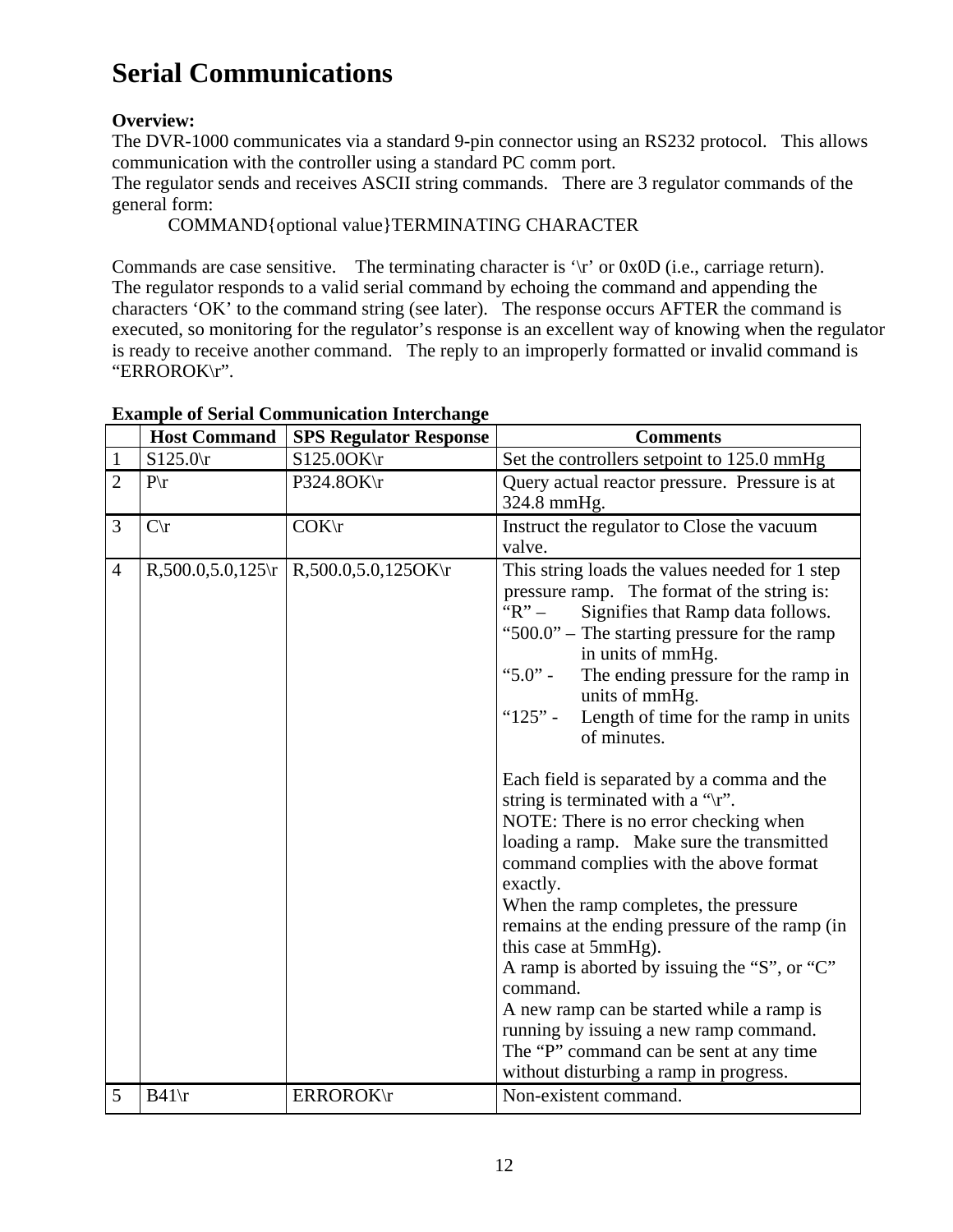Communications parameters can be changed in the SPS regulators programming mode. Default communication parameters are:

Baud - 9600, Parity - none, Data bits - 8, Stop bits - 1.

The controller's key pad and communication port are simultaneously operative. Commands are simultaneously accepted from both the key pad and the serial port.

### **Logging Time & Pressure to a PC**

A free Windows program is available from J-KEM, KEM-Logger, that provides an intuitive graphical interface to log time and pressure data to a PC. KEM-Logger logs data directly to Excel or to a standard text file and can be downloaded from J-KEM's web site at: *http://www.jkem.com/downloads/kemlogger*

Another option is to use HyperTerminal which is part of the Windows operating system. Contact J-KEM for an application not on how to configure HyperTerminal for data capture.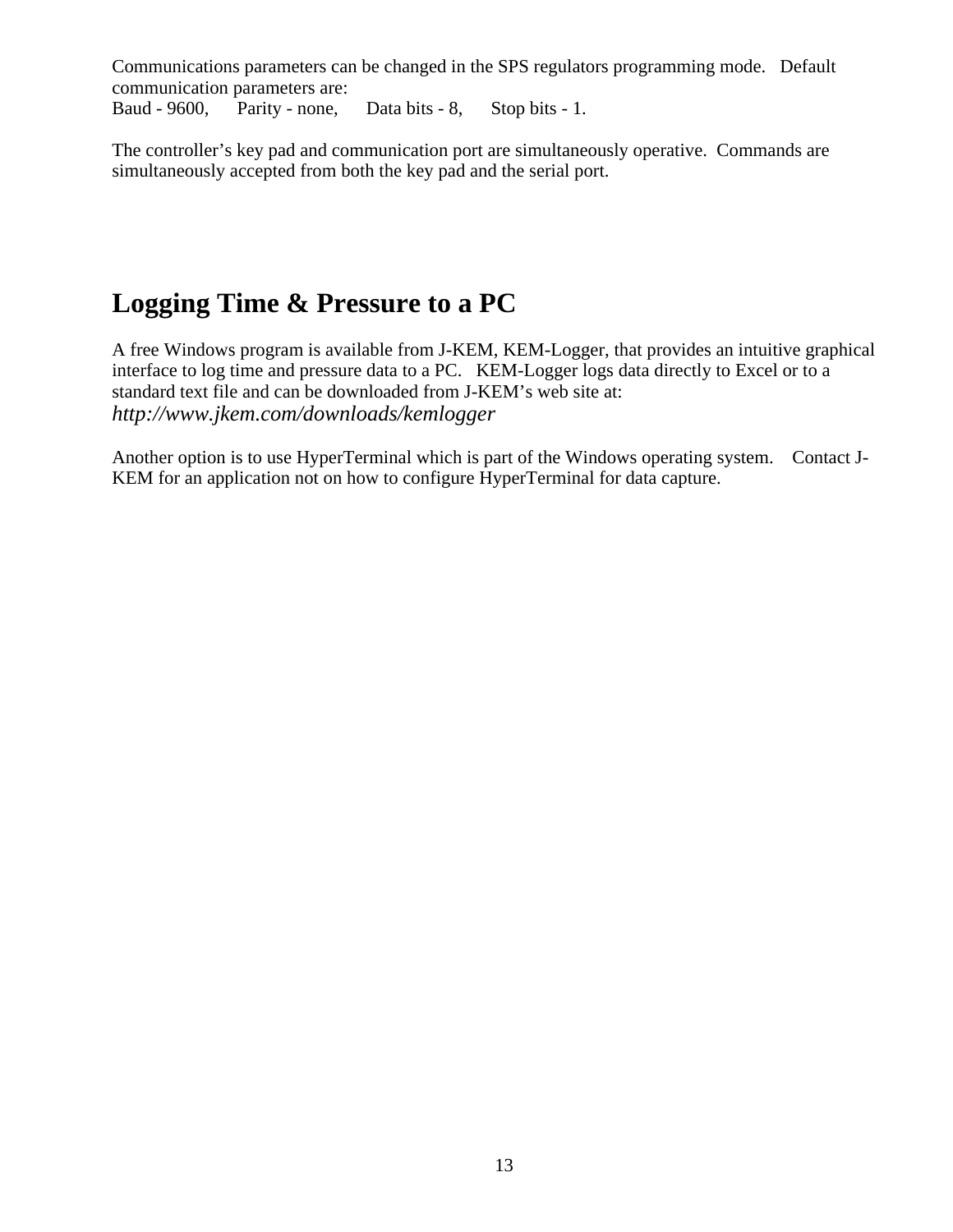## **Programming Mode**

Certain parameters are stored in non-volatile memory in the controller and are read each time the controller is turned on. It's possible to change the default values of these parameter by placing the controller in programming mode. Programming mode is entered by turning the controller off, waiting 5 seconds, then turning power back on. When the message "Recall Data..." appears, press and release the ENTER key and a message will appear indicating that you've entered programming mode.

|                | <b>Controller Display</b>                  | <b>Comment</b>                                         |
|----------------|--------------------------------------------|--------------------------------------------------------|
| $\mathbf{1}$   | <b>Edit Communications?</b>                | Allows setting of the controller's serial              |
|                | Yes<br>N <sub>o</sub>                      | communications parameters.                             |
|                |                                            | Note: 'Yes' is selected by pressing the key that Yes   |
|                |                                            | appears above (i.e., the '2' key). 'No' is selected by |
|                |                                            | pressing the key that No appears above (i.e., the '5'  |
|                |                                            | key).                                                  |
|                | If serial communications is entered, the   |                                                        |
|                | following questions appear (otherwise      |                                                        |
|                | proceed to point 2):                       |                                                        |
|                |                                            | Allows the user to change the current baud rate.       |
|                | $Baud = 9600$                              | Press 1 to accept this value, or 2 to change it.       |
|                | $1 = OK$ $2 = Change$                      |                                                        |
|                | Data Bits= $8$                             | Use this screen to change the number of data bits.     |
|                | $1 = OK$ $2 = Change$                      | Press 1 to accept this value, or 2 to change it.       |
|                | Parity is NONE                             | If parity is changed, parity can be set to either      |
|                | $1 = OK$ $2 = Change$                      | None $(N)$ , Even $(E)$ or Odd $(O)$                   |
|                | Stop Bits= $1$                             | Press 1 to accept this value, or 2 to change it.       |
|                | $1 = OK$ $2 = Change$                      |                                                        |
|                |                                            |                                                        |
| $\overline{2}$ | Calibrate Unit?                            | Entering this section allows calibration of the        |
|                | Yes<br>N <sub>o</sub>                      | controllers pressure curve.                            |
|                | If the calibration section is entered, the |                                                        |
|                | following questions appear (otherwise      |                                                        |
|                | proceed to point 3):                       |                                                        |
|                |                                            | Since the calibration section shouldn't be entered     |
|                | Are you sure?                              | unless you are properly equipped to calibrate the      |
|                | Yes<br>N <sub>o</sub>                      | unit, you must verity that you really do want to       |
|                |                                            | enter the calibration mode.                            |
|                | Place under vacuum                         | Directly attach a high vacuum source to the            |
|                | $[Ent] =$ Continue                         | stainless steel pressure connection on the back of     |
|                |                                            | the controller and place the controller under full     |
|                |                                            | vacuum, then press the ENTER key.                      |
|                | Enter vacuum                               | Enter the pressure the controller is at (in mmHg) as   |
|                | $pressure [mmHg]=$                         | a floating point number. See the section at the end    |

**It should be noted that programming mode has virtually no error checking of the entered number. Make sure data is entered accurately or very unpredictable results will occur.** 

floating point number.

of this table titled "Entering Numeric Data into the Controller" for instructions on how to enter a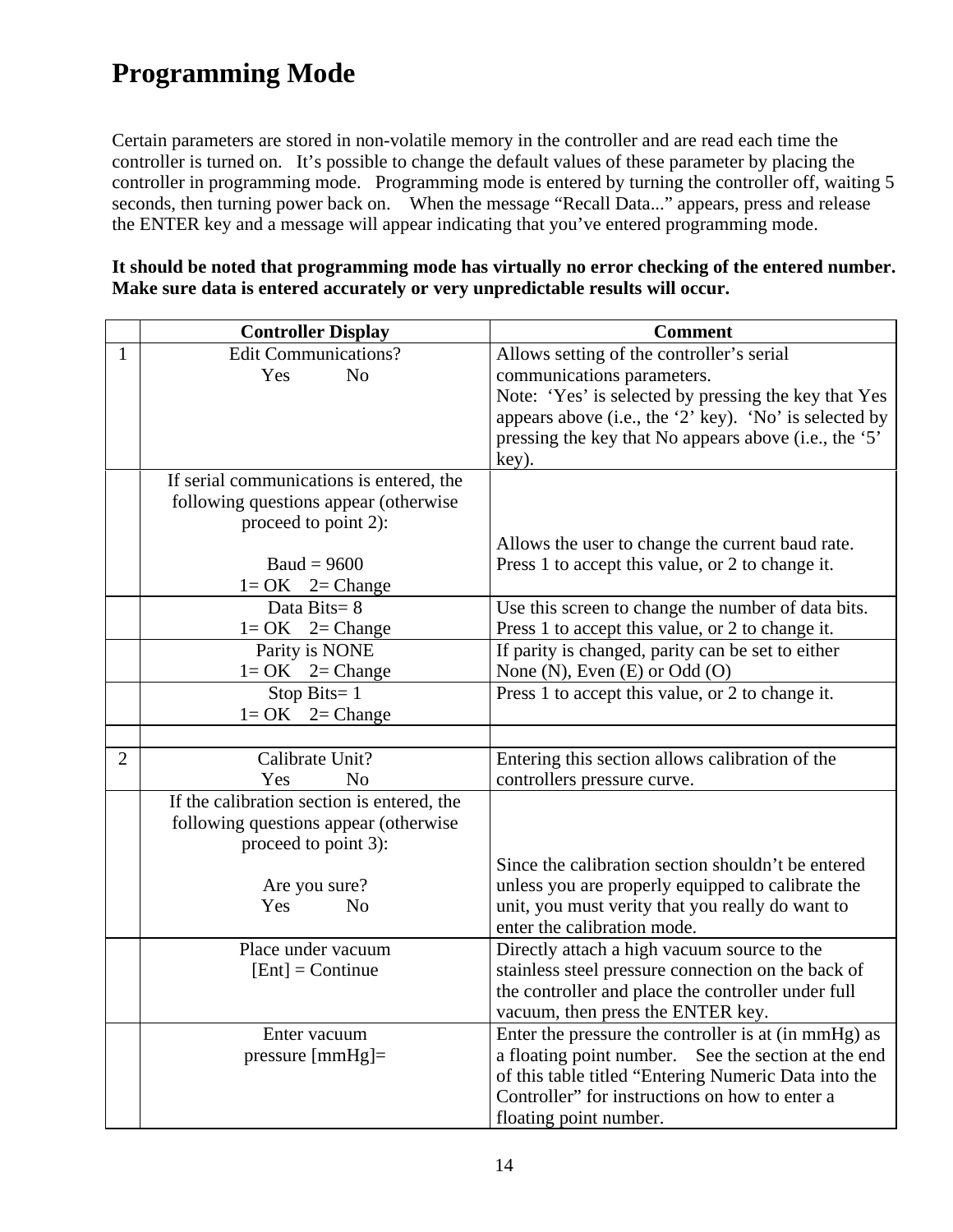|   | Set to Atmospheric                      | Remove any connection to the controller's pressure                                                |
|---|-----------------------------------------|---------------------------------------------------------------------------------------------------|
|   | Pressure [Enter]                        | connection and allow the controller to sit at                                                     |
|   |                                         | atmospheric pressure, then press the ENTER key.                                                   |
|   |                                         |                                                                                                   |
|   | <b>Current Pressure</b>                 | Enter the current atmospheric pressure as a floating                                              |
|   | $[mmHg]=$                               | point number in units of mmHg.                                                                    |
|   |                                         |                                                                                                   |
| 3 | <b>Enter Diagnostics?</b>               | Allows testing system components and setting                                                      |
|   | Yes<br>No                               | process variables                                                                                 |
|   | If diagnostics is entered the following |                                                                                                   |
|   |                                         |                                                                                                   |
|   | questions are asked:                    |                                                                                                   |
|   |                                         |                                                                                                   |
|   | Test Max132?                            |                                                                                                   |
|   | Yes<br>N <sub>0</sub>                   | Tests the analog to digital converter.                                                            |
|   | Find Crack Point?                       | Allows the user to test the circuit that drives the                                               |
|   | N <sub>o</sub><br>Yes                   | proportioning valve. Minimum value is 1,                                                          |
|   |                                         | maximum value is 4095. To exit, enter a value of 0.                                               |
|   | <b>Store Crack Value?</b>               | The crack value is the digital value (from 1 to 4095)                                             |
|   | Yes                                     |                                                                                                   |
|   | N <sub>o</sub>                          | that causes the proportioning valve to initially crack                                            |
|   |                                         | its seal allowing gas to flow. This value is                                                      |
|   |                                         | typically in the range of $1200 - 1400$ .                                                         |
|   | Gain: 1.0 [Def 1.0]                     | To enter a new default pressure gain factor, answer                                               |
|   | Change? $1 = Yes$ $2 = No$              | this question Yes $(1)$ or No $(2)$ to continue.                                                  |
|   |                                         |                                                                                                   |
|   | If the question is answered Yes, the    | This screen shows that the recommended default is                                                 |
|   | following screen appears:               | 1.0.                                                                                              |
|   |                                         |                                                                                                   |
|   | Gain: 1.0 [Def 1.0]                     | Enter a new default pressure gain factor as a                                                     |
|   | New:                                    | floating point number.                                                                            |
|   | Adjust Zero offset?                     | A zero offset is a user entered offset added to the                                               |
|   | $1 = Yes$ $2 = No$                      | display. [To enter negative offsets, when queried                                                 |
|   |                                         | Reset                                                                                             |
|   | If the question is answered Yes, the    | for a value, press the $\frac{\log  \mathbf{p}_e }{\log  \mathbf{p}_e }$ key first to enter a "-" |
|   |                                         |                                                                                                   |
|   | following screen appears:               | sign. Enter an offset in mmHg.                                                                    |
|   | <b>Enter Zero Offset</b>                |                                                                                                   |
|   |                                         |                                                                                                   |
|   | $[{\text{mmHg}}]$                       |                                                                                                   |
|   |                                         |                                                                                                   |
| 4 | <b>Enter Testing Mode?</b>              | This is a diagnostic routine. Answer this question                                                |
|   | Yes<br>N <sub>0</sub>                   | No(2).                                                                                            |